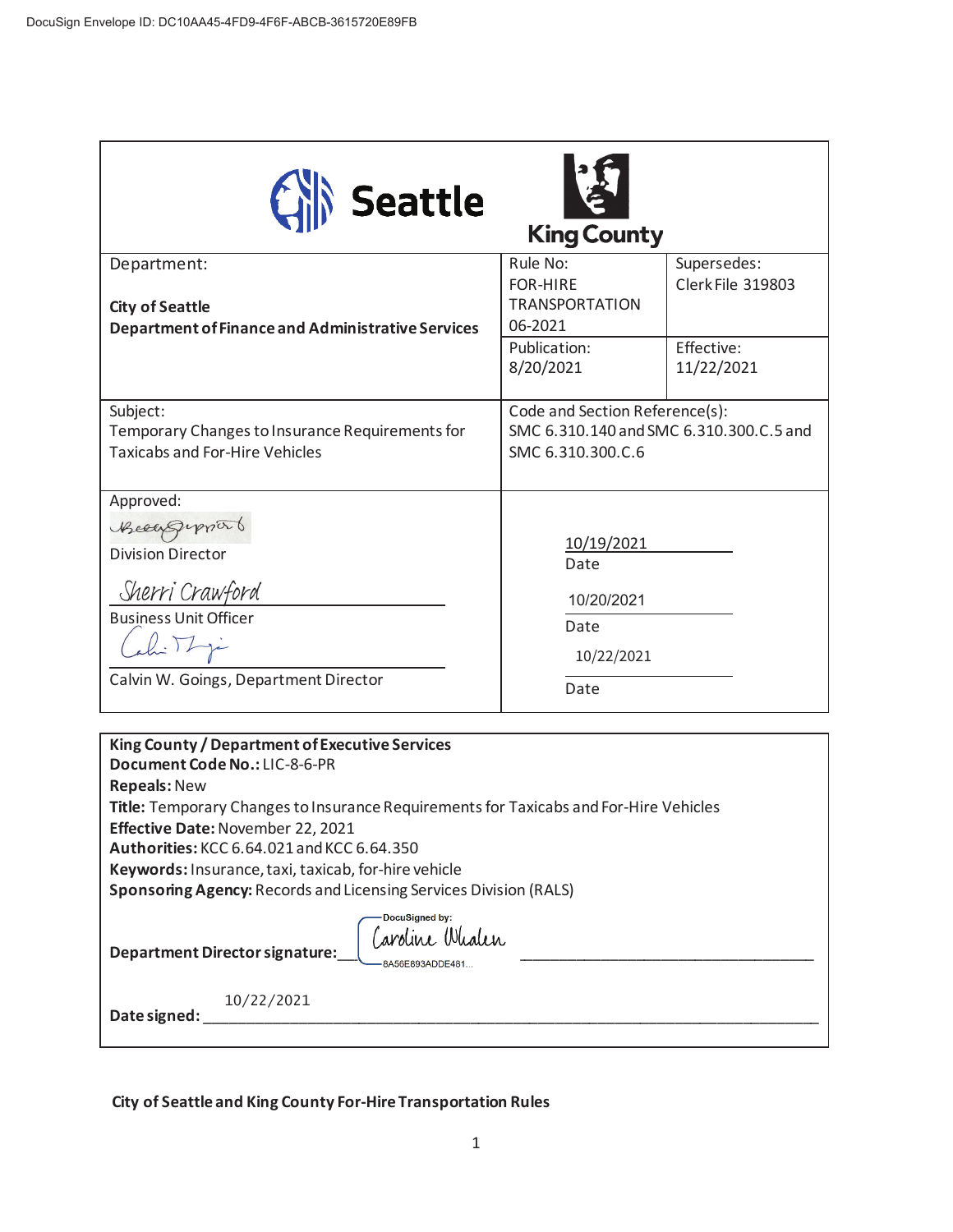## **City of Seattle Director's Rule FOR-HIRE TRANSPORTATION 06-2021 and King County Public Rule LIC-8- 6-PR – Temporary Changes to Insurance Requirements for Taxicabs and For-Hire Vehicles**

Pursuant to an interlocal agreement, the City of Seattle and King County work cooperatively to regulate for-hire passenger transportation. The following Rule supersedes City of Seattle Clerk File 319803. King County adopts this Rule as new.

**I. Purpose.** The City and the County have established insurance requirements for taxicabs and forhire vehicles. As permitted by SMC 6.310.300.C.5.a and KCC 6.64.350.A.1, this Rule amends those requirements because taxicabs and for-hire vehicles lack viable insurance options. The requirements of this Rule are temporary and will be reassessed as insurance conditions change. This Rule does not change the insurance requirements for transportation network company vehicles.

Two primary insurance companies currently serve taxicabs and for-hire vehicles operating in the greater Seattle area. The City and County estimate the average cost of coverage at \$500 per month. Typically, insurance represents one of the most expensive operating costs incurred by taxicab and for-hire vehicle owners. As taxicabs and for-hire vehicles resume operations following the coronavirus pandemic, the City and County intend to adjust the requirements to allow viable opportunities for insurance coverage.

- **II. Definitions.** This term has the following meaning when used in this Rule:
	- A. "Director" means the director of King County's Department of Executive Services and/or the City of Seattle's Director of Finance and Administrative Services, or their designees.
- **III. Requirements.** The insurance policy requirements in King County Code (KCC) 6.64.350.A and in Seattle Municipal Code (SMC) 6.310.300.C.5 are listed below. The column on the right notes whether they are temporarily amended or remain unchanged:

| King County Code 6.64.350.A                                                                                                                 | <b>Seattle Municipal Code</b><br>6.310.300.C                                                                                                                                                 | <b>Temporary Changes to</b><br><b>Insurance Requirements</b><br><b>Enacted by this Rule</b>                                                                                                                                                                                          |
|---------------------------------------------------------------------------------------------------------------------------------------------|----------------------------------------------------------------------------------------------------------------------------------------------------------------------------------------------|--------------------------------------------------------------------------------------------------------------------------------------------------------------------------------------------------------------------------------------------------------------------------------------|
| (2) The policy shall be issued by<br>an admitted carrier in the state<br>of Washington, with an A.M.<br>Best Rating of not less than B VII. | (5.a) Be issued by an admitted<br>carrier in the State of<br>Washington with an A.M. Best's<br>Rating of not less than B and be<br>not less than A.M. Best's<br>Financial Size Category VII. | Changes A.M. Best Rating for an<br>admitted carrier in the state of<br>Washington from B to B- (A.M.<br>Best Financial Size Category VII).<br>Allows for surplus lines from an<br>insurer with an A.M. Best Rating<br>of not less than B (A.M. Best<br>Financial Size Category VII). |
| (3) King County, its officers,<br>officials, agents and employees<br>shall be named as an additional<br>insured on the insurance policy.    | (5.b) Name The City of Seattle as<br>an additional insured.                                                                                                                                  | No change                                                                                                                                                                                                                                                                            |